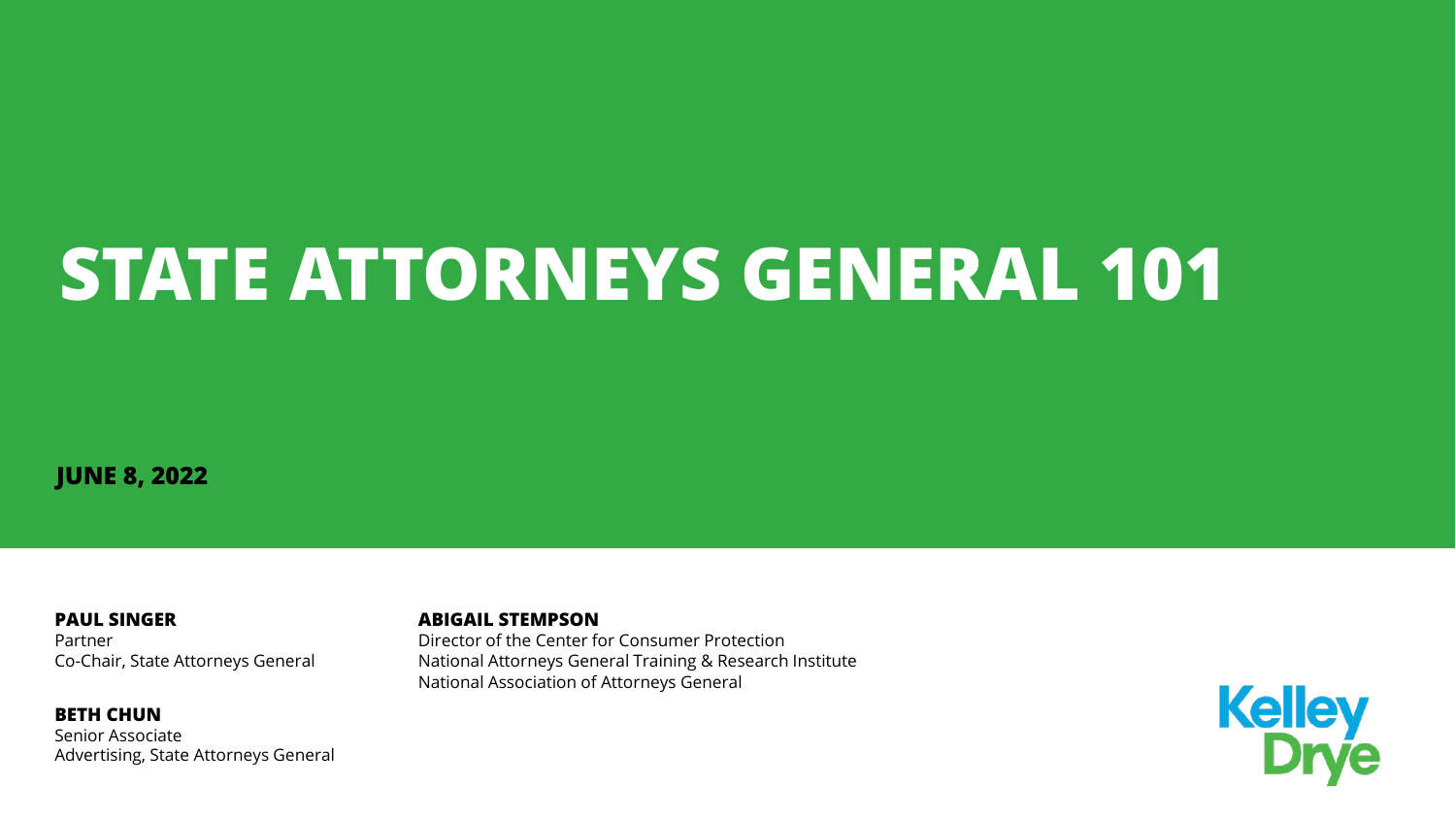#### **Attorneys General Background**

- Attorneys General NOT Attorney Generals
- Elected vs. Appointed
- Types of Consumer Protection Authority:
	- **State and Federal law**
	- Common law
- AGs and their staff

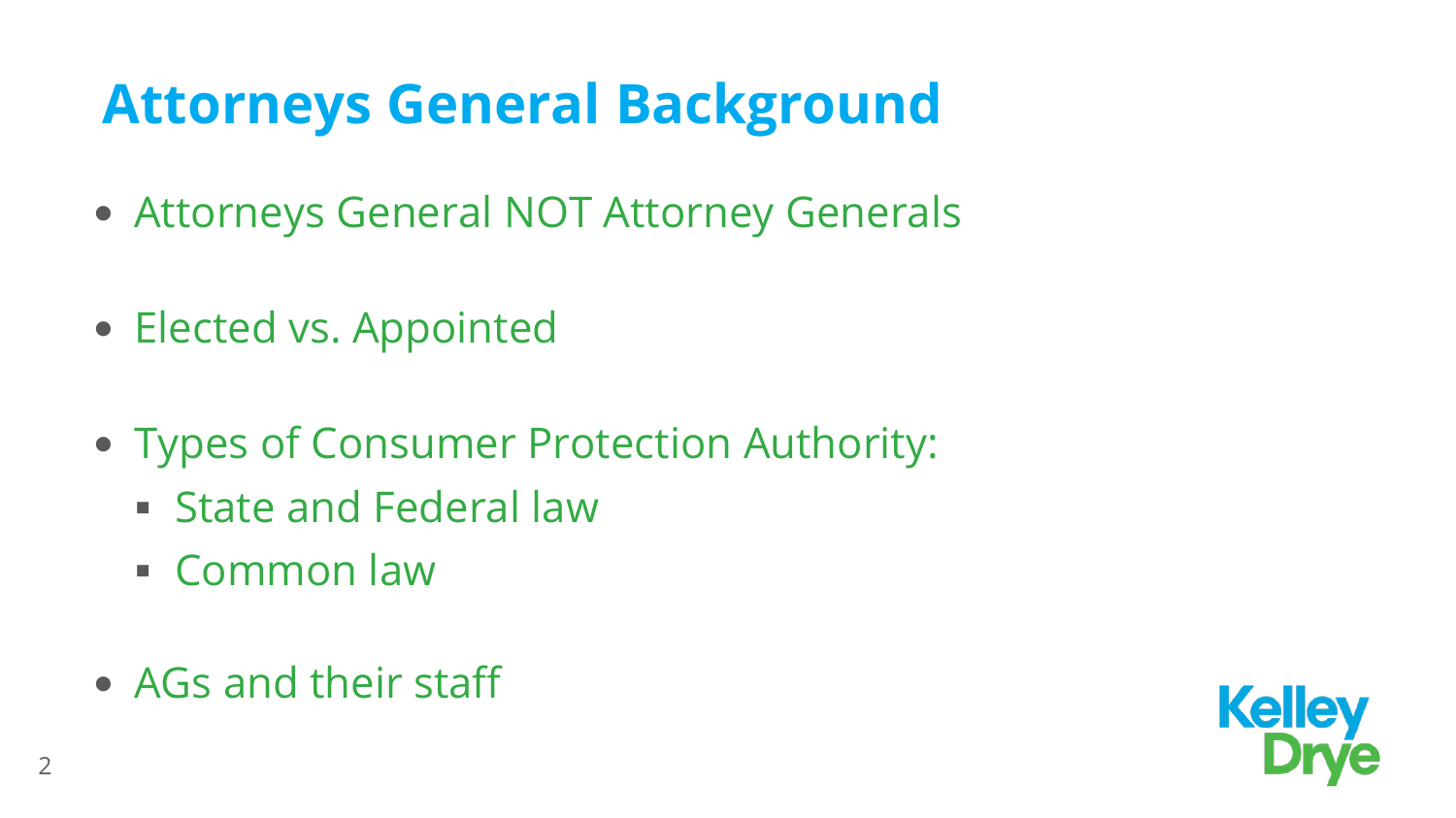#### **Tip #1: Attorneys General are NOT the FTC**

- Broader legal authority, including recoveries.
- Varied legal deference to FTC interpretations.

• Resource constraints, and what it means to a target.

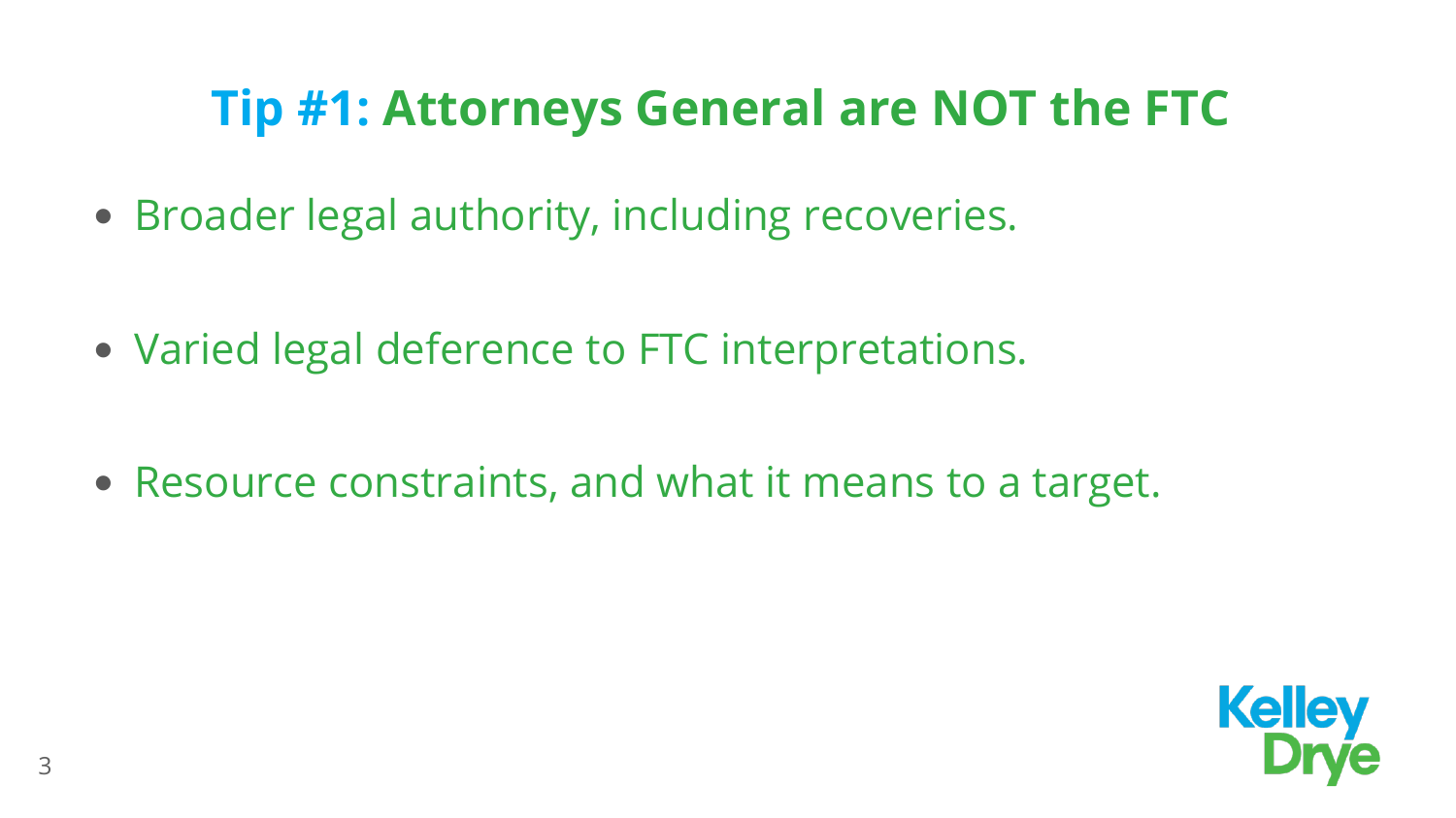#### **Case Selection: Sources**



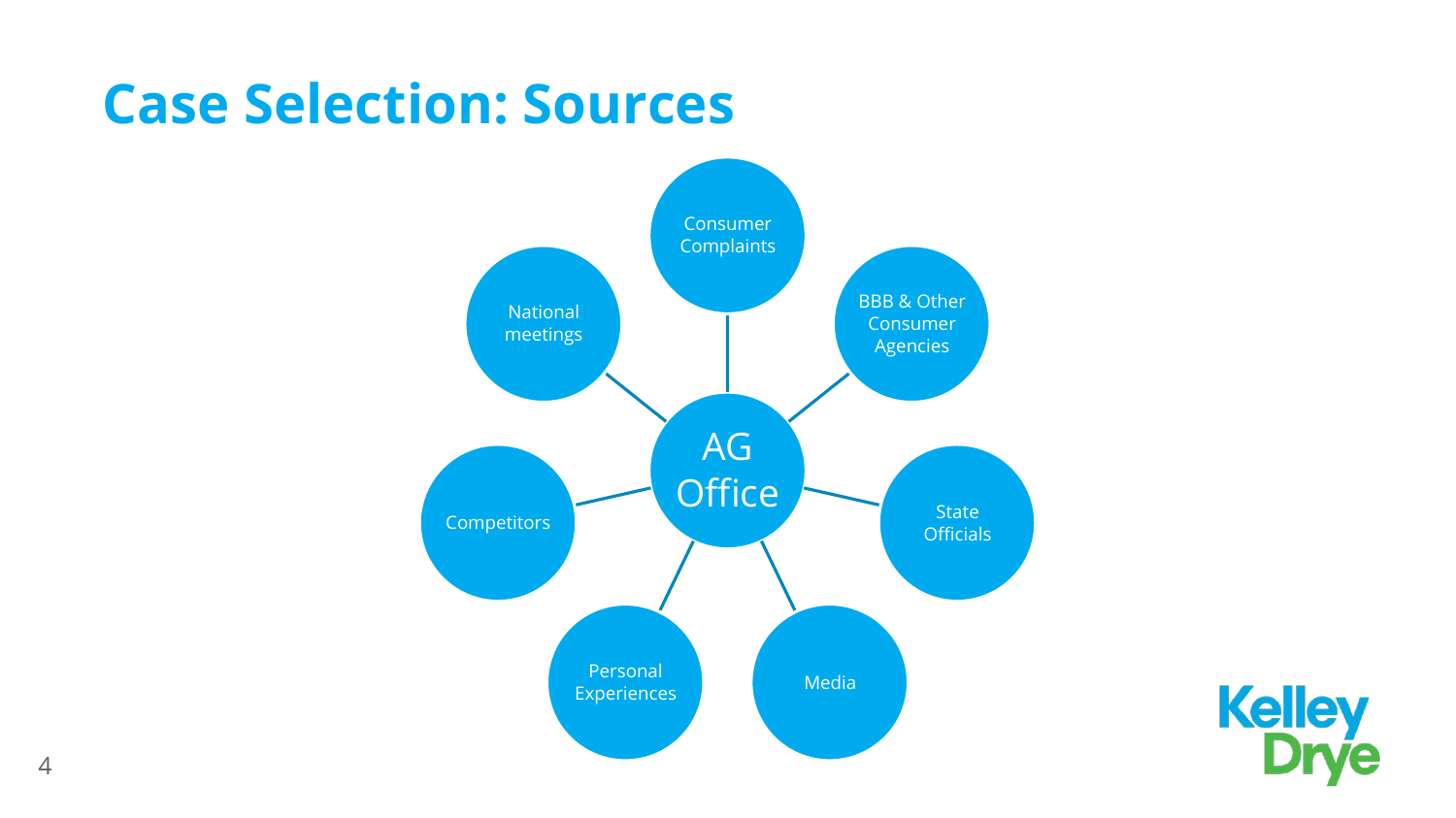#### **Case Selection: Prioritization**



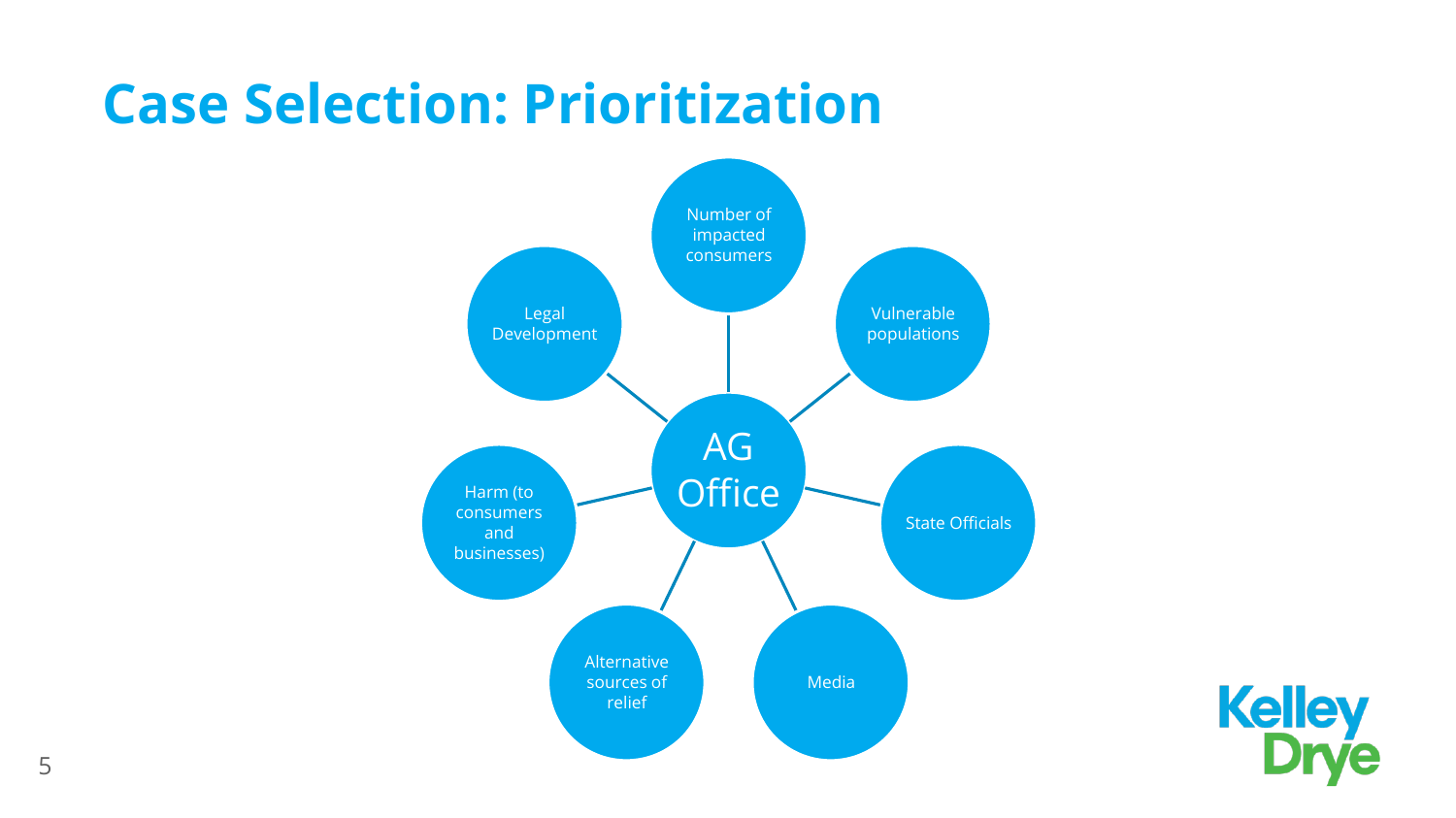#### **Case Selection: Prioritization**



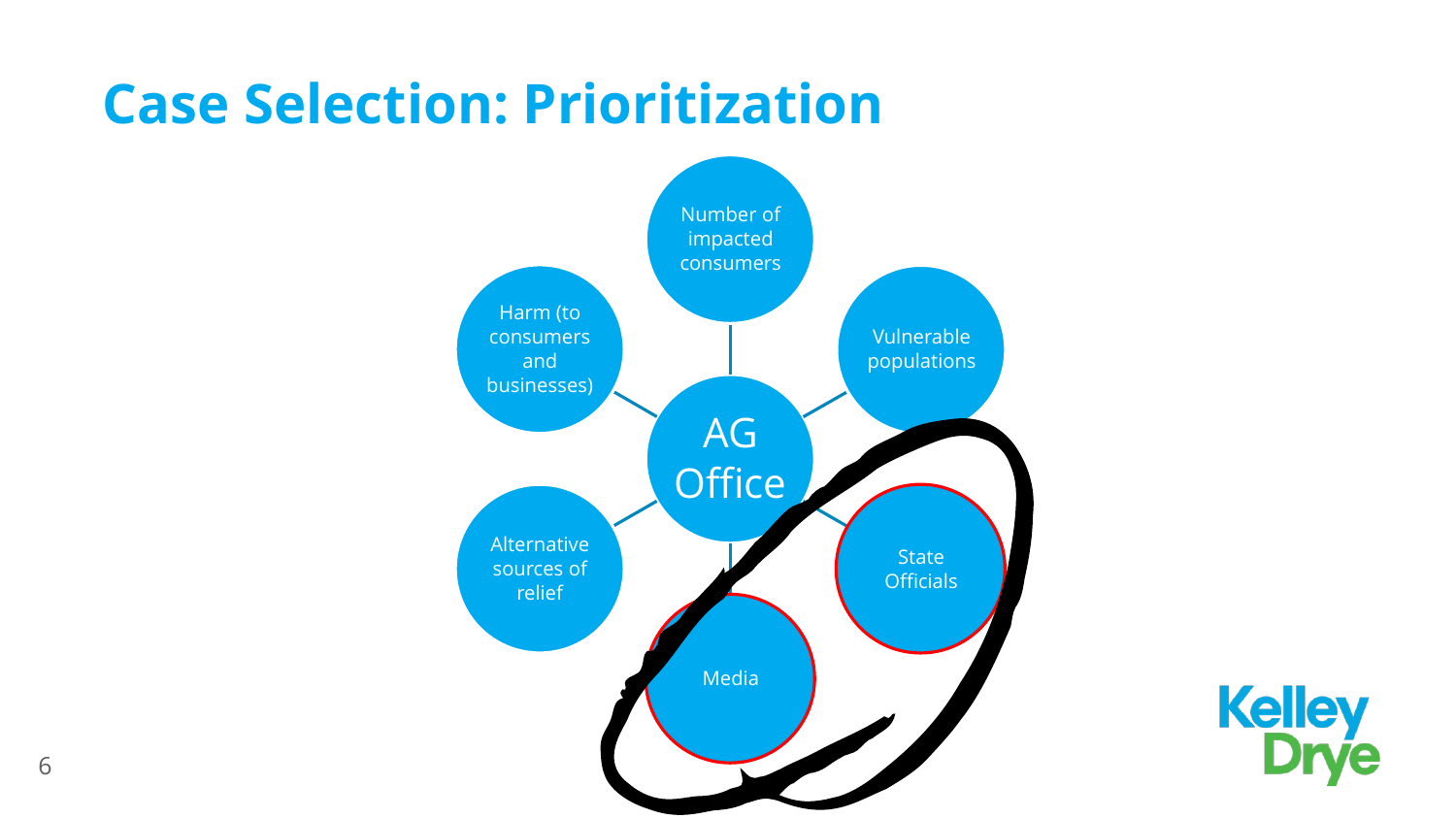#### **Tip #2: Stay off the radar!**

- Monitor consumer complaints
- Monitor media

- Follow the AG meetings and trends
- Seek input and advice early

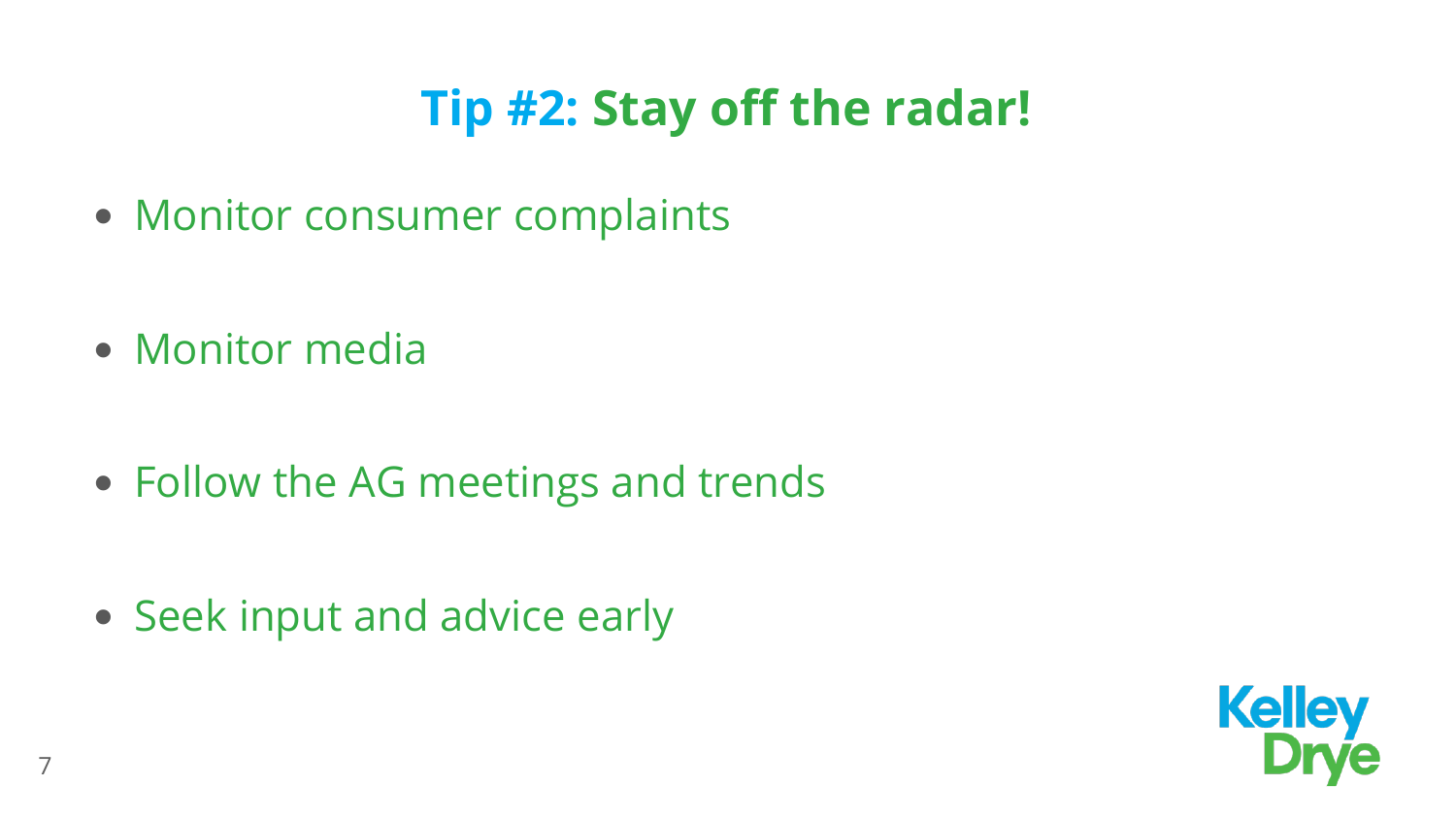#### **I'm on the radar: Now what?**

- **Civil Investigative Demands**
	- **Confidentiality**: For example, Mass. Gen. Laws Ch. 93 § 8 ; Tex. Bus. & Comm. Code §17.61(f)
	- **Scope**: *Steele v. State ex rel. Gorton*, 85 Wash.2d 585 (1975) and *Oklahoma Press Publishing v. Walling*, 327 U.S. 186 (1946); *Congregation B'Nai Jonah v. Kuriansky*, 172 A.D.2d 35 (New York S Ct 1991)
	- **Objections**: *Twitter Inc. v. Paxton*, 26F.4th 1119 (9th Cir. 2022)
- **Sworn Statements**
- **Interrogatories**
- **Single state or multistate**

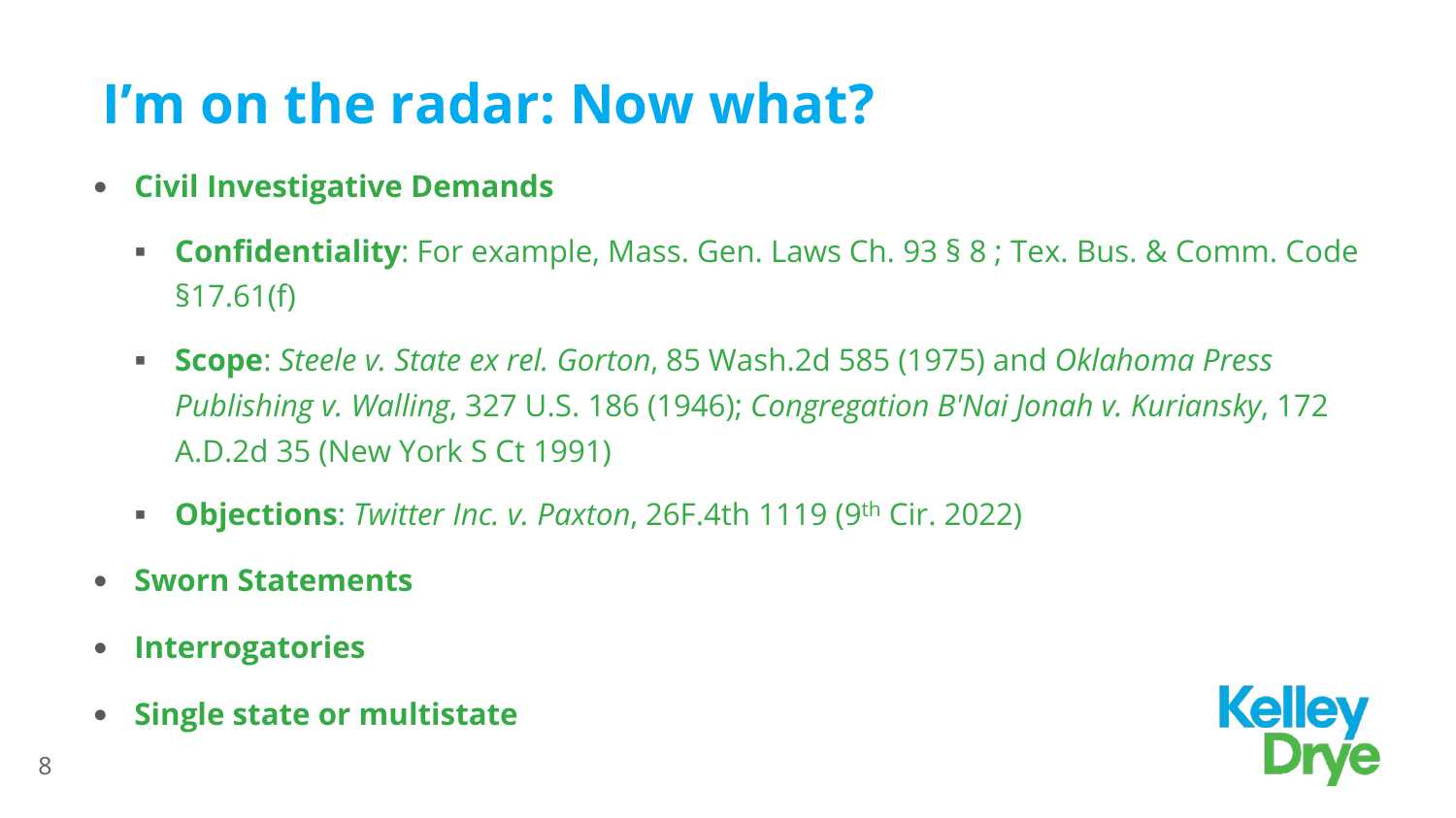#### **Tip #3: First impressions matter**

- AG authority is expansive and challenges to that authority may be difficult
- An early response is an opportunity to tell your story
- AG offices generally have an open door
- Be thoughtful in your response

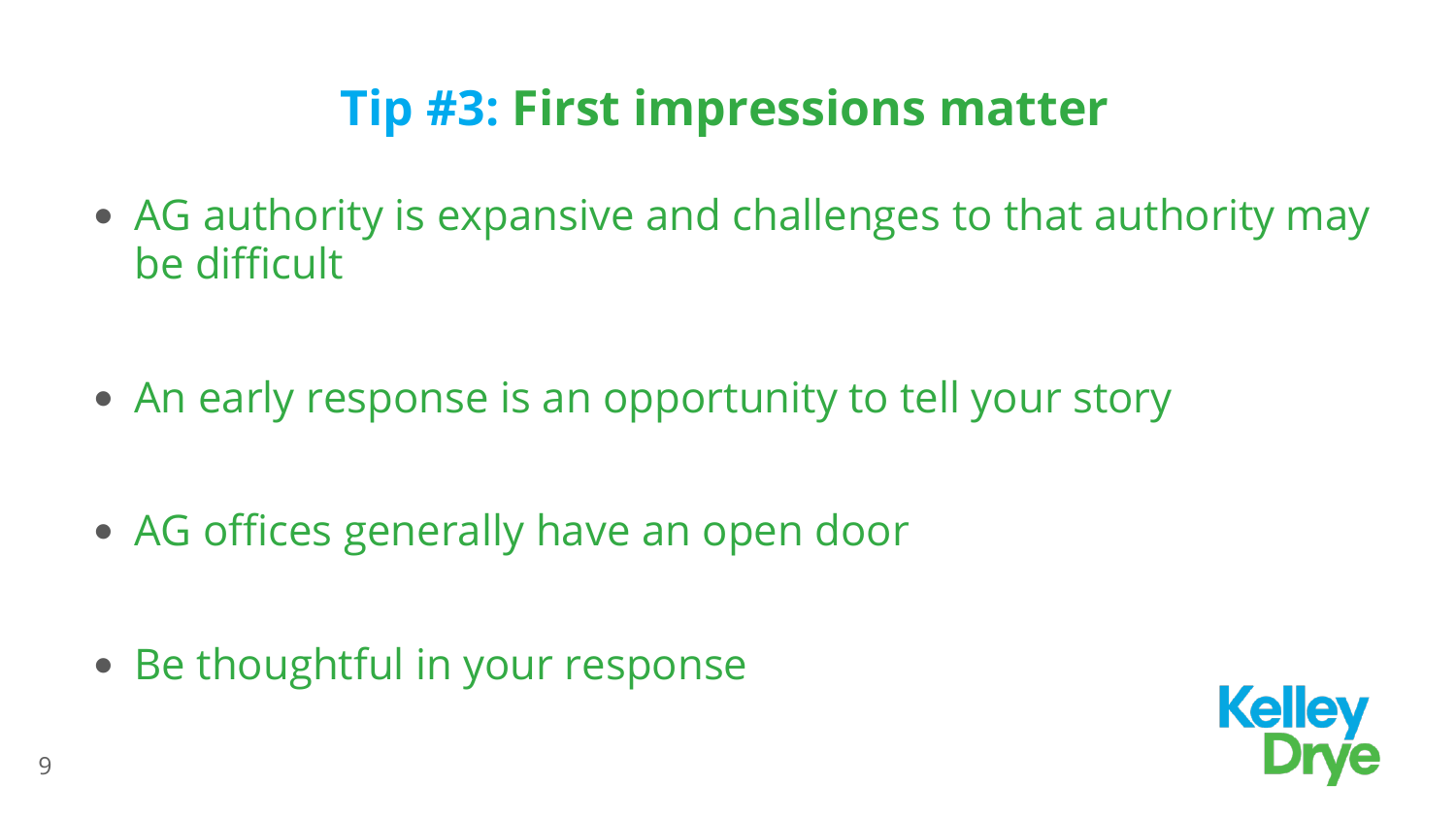#### **What are these multistates I hear about?**

#### **Formation:**

- **NAAG Working groups**
- **Meetings/Conferences**
- **Staff relationships**
- **Why States do it:**
	- **Resources**
	- **Exal limitations**
	- **Benefits to the business community?**

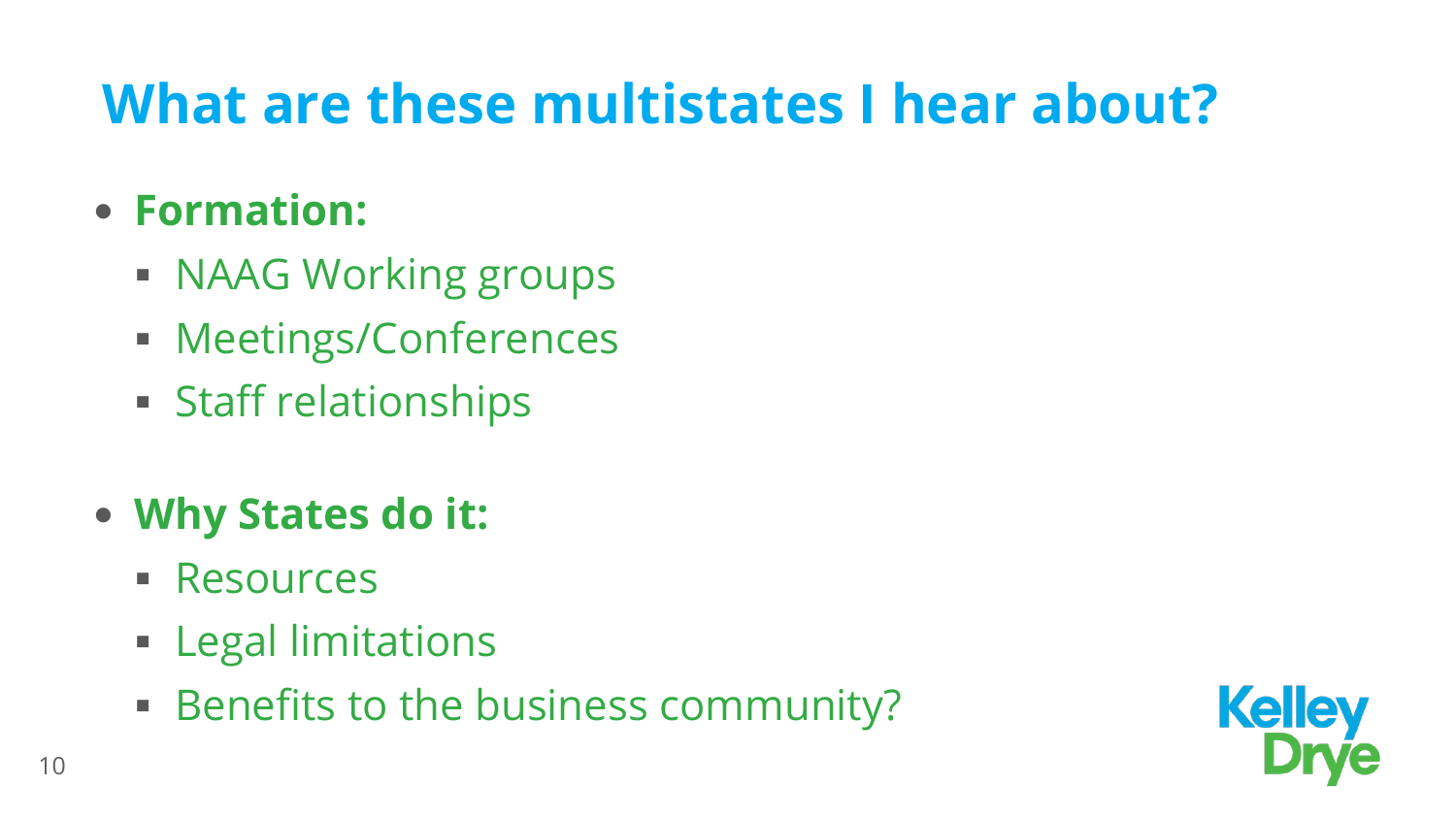#### **Tip #4: Know what to expect if there are multiple states**

- Structure of a multistate who to talk to and when
- Legal obligations/authority of each state
- The art of collective vs. individual conversations
- Respondent-driven multistates

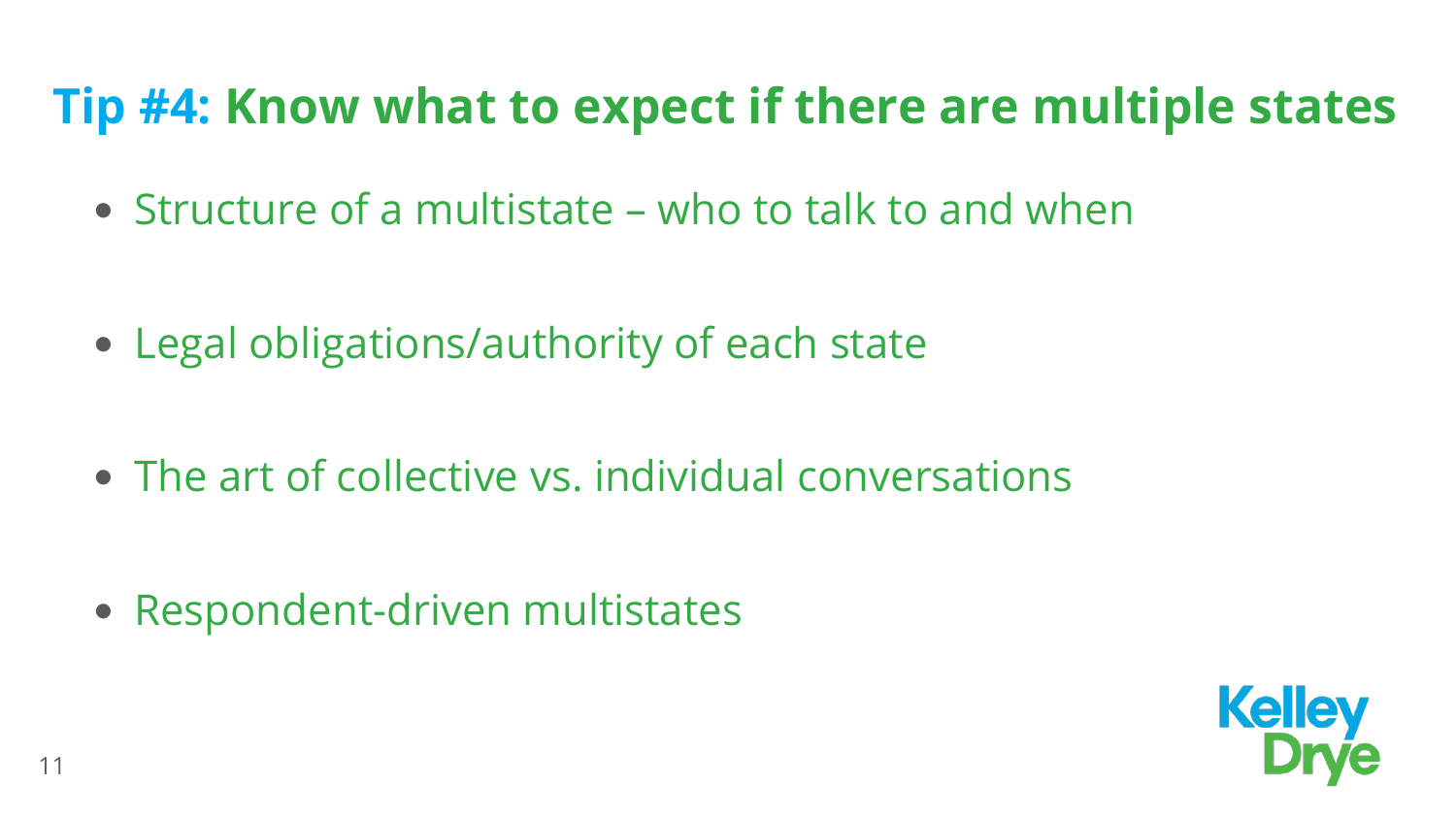### **Competitor Complaints**

- Ways to Engage:
	- **Working groups**
	- Key states for you or your industry
- But consider the consequences:



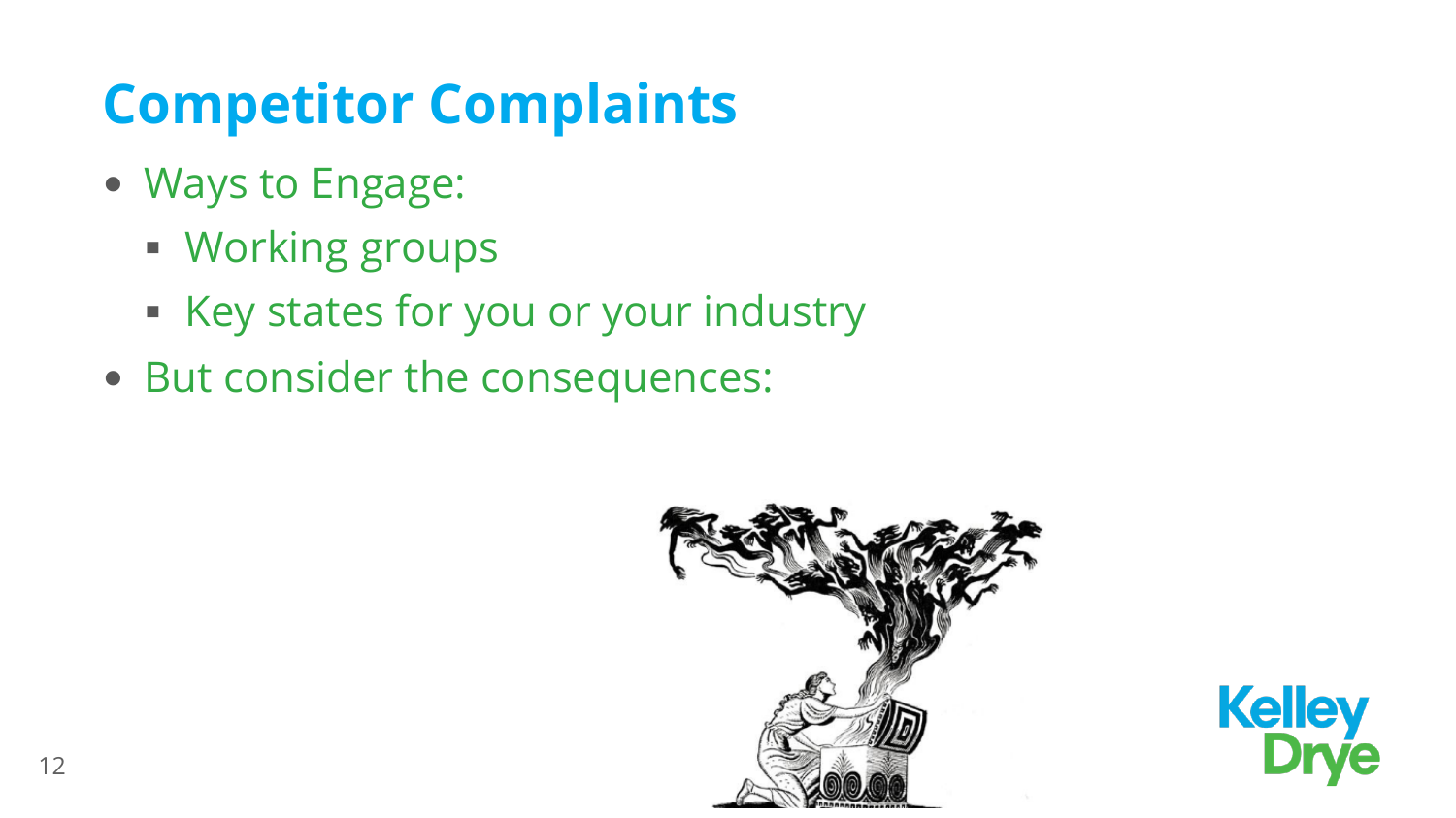#### **Tip #5: Do your homework before pointing the finger**

- Know the right states to approach and the appropriate messaging
- Make sure your own conduct is completely above board
- Know FOIA laws in the States and the implications:
	- California
	- $\blacksquare$  Texas
	- Utah
	- **Florida**

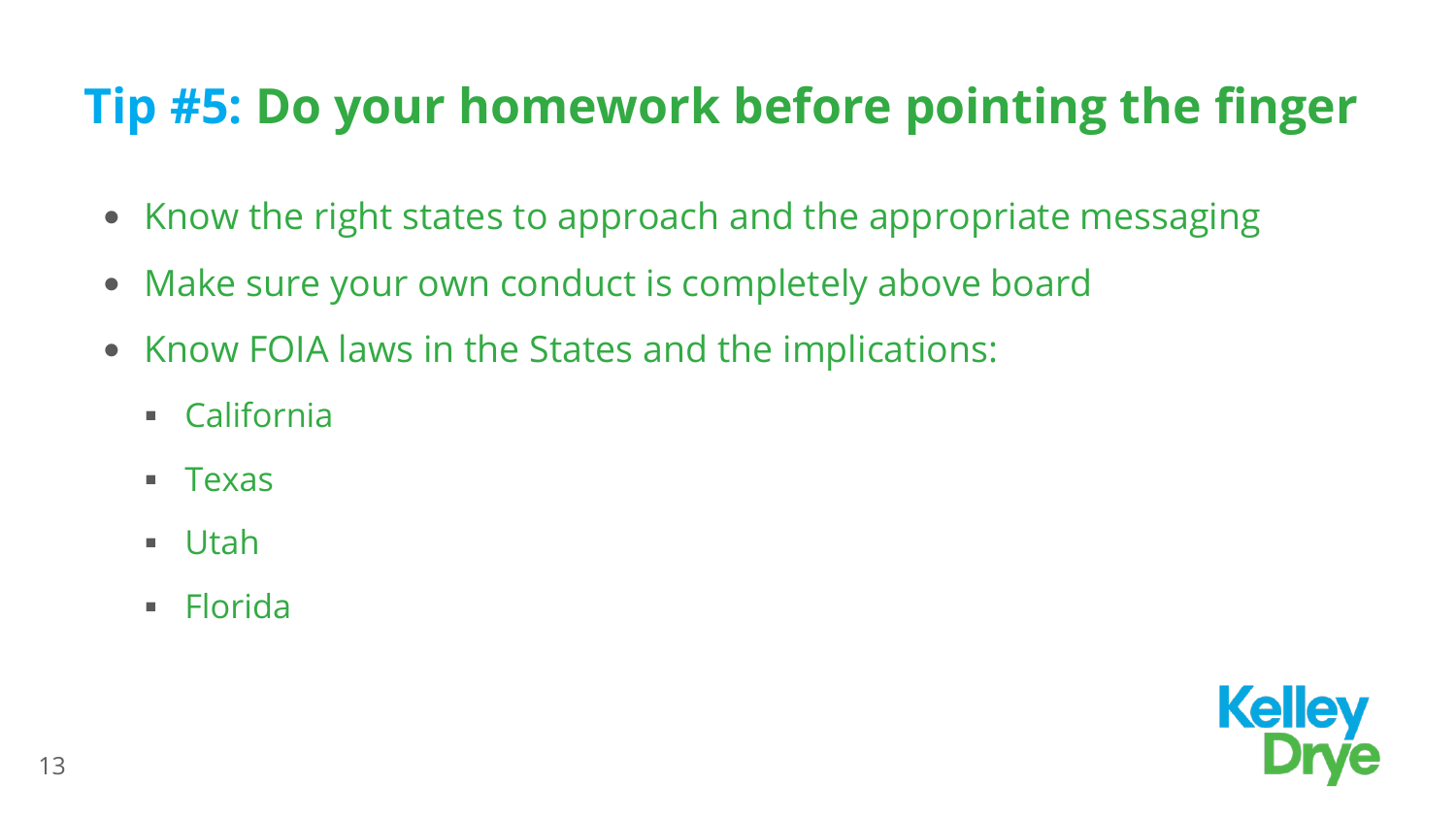#### **When to conduct a legal review**

**Preventative**: Legal review of new campaigns or offerings

**Proactive**: Ongoing review of conduct in light of AG priorities

**Reactive**: Responding to complaints and other AG inquiries

**Counsel helps define realistic goals, who the right people are to talk to, and what you should be prepared to do yourself.**

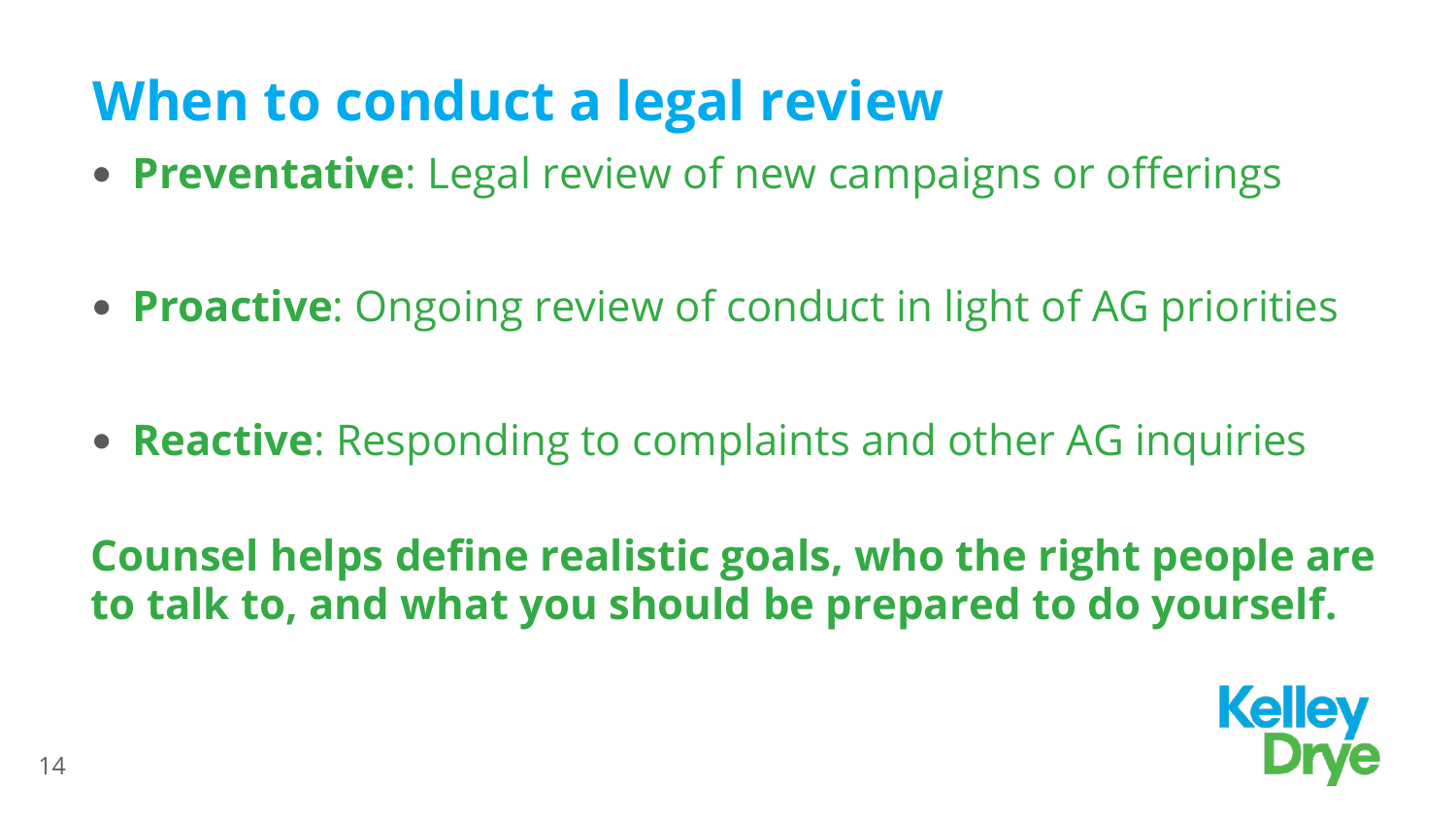#### **THANK YOU**



**PAUL L. SINGER** Partner psinger@kelleydrye.com<br>(202) 342-8672



**ABIGAIL STEMPSON** Dir, Center for Consumer Protection National Association of Attorneys General



**BETH BOLEN CHUN** Senior Associate bchun@kelleydrye.com<br>(202) 342-8671

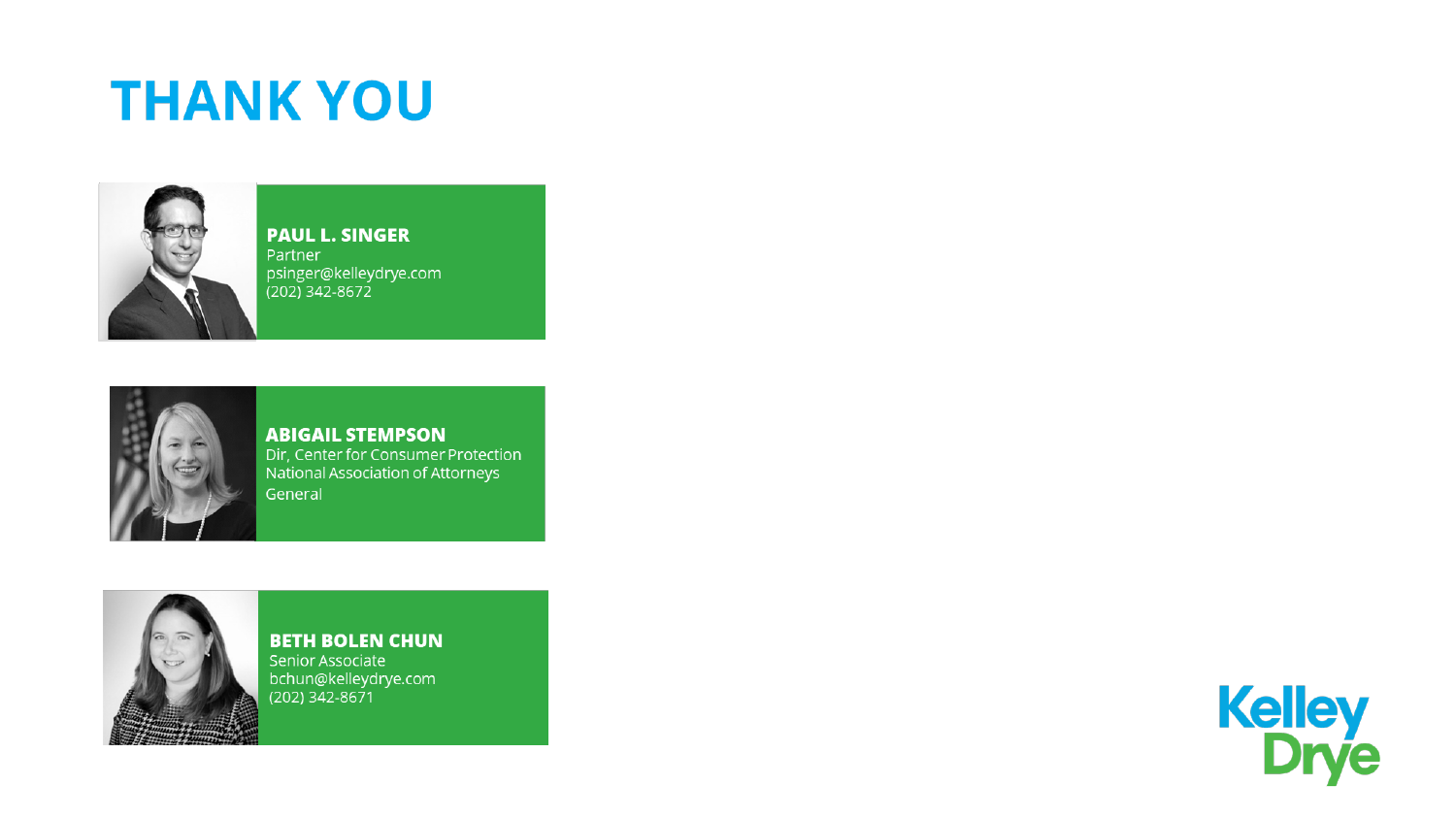#### **JOIN US**

#### **State Attorneys General 102 Thursday, June 30th**

As discussed in State Attorneys General 101, State Attorneys General are the primary enforcers of consumer protection laws within their state and hold sweeping powers to protect the public they serve by launching investigations and litigation alone or in multi-state actions involving numerous states and territories across the country.

As requested by many, please join Kelley Drye State Attorneys General practice Co-Chair Paul Singer and Senior Associate Beth Chun for State Attorneys General 102. This webinar picks up where we left off and answers a number of questions regarding:

- Pre-suit/investigation notice requirements for Attorneys General
- Additional information on the scope of Attorneys General investigative authority and how to challenge an investigation
- Consumer Complaints: differences among the AGs on handling and use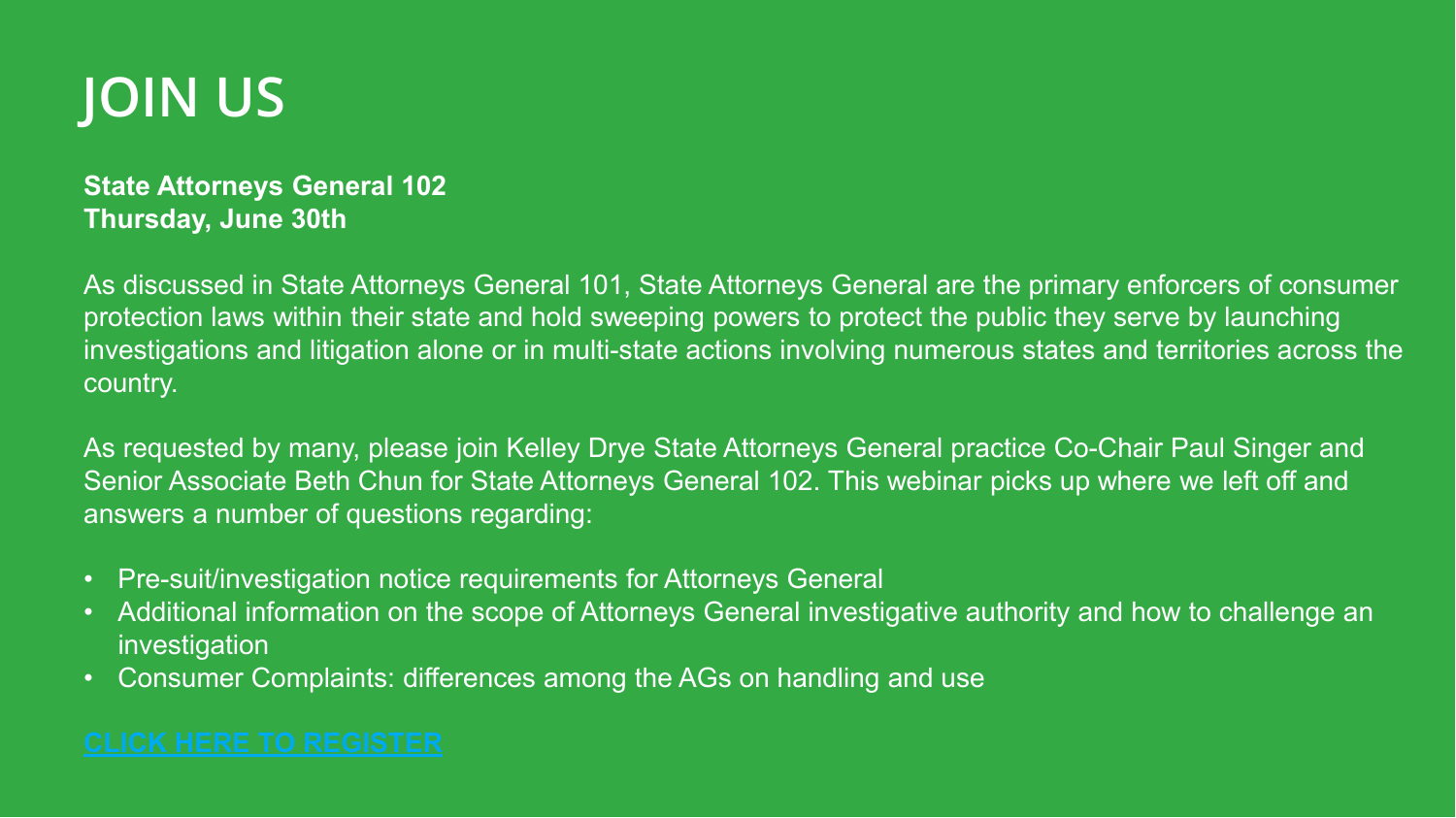# **Kelley<br>Drve**

#### USE OUR LINKTREE TO FIND ALL OF OUR UPDATES ON CONSUMER PROTECTION, ADVERTISING AND PRIVACY LAW TRENDS, ISSUES, AND DEVELOPMENTS

**LINKTR.EE/KELLEYDRYEADLAW**